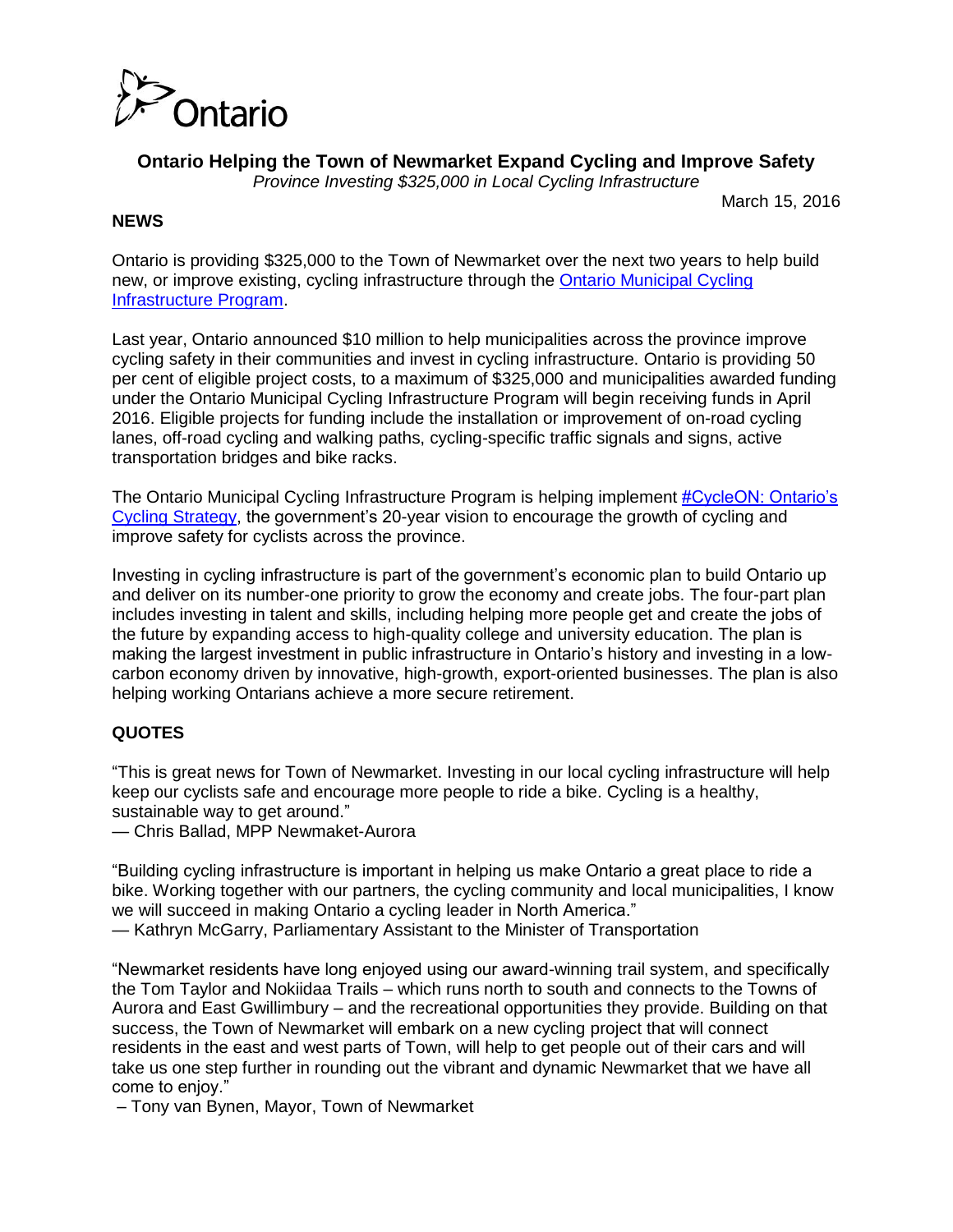#### **QUICK FACTS**

- **Projects selected for funding most effectively aligned with the program objectives: improving** connections between local cycling networks, promoting safety, enabling recreation and tourism, encouraging innovation, research and data collection, supporting partnerships and improving awareness of cycling as a viable transportation mode.
- Almost three million Ontarians hop on their bikes at least once a week during the spring, summer and fall and many cycle year-round.

**-30-** 

#### **LEARN MORE**

[CycleON: Ontario's Cycling Strategy](http://www.mto.gov.on.ca/english/publications/ontario-cycling-strategy.shtml)  [CycleON Action Plan 1.0](http://www.mto.gov.on.ca/english/publications/ontario-cycling-strategy.shtml)  [Bicycle Safety](http://www.mto.gov.on.ca/english/safety/bicycle-safety.shtml) 

#### **MEDIA CONTACT:**

Brian Morris, B.A. Constituency Manager & Executive Assistant Office of Chris Ballard, MPP Newmarket-Aurora 238 Wellington St. E., Suite 203 Aurora, ON L4G 1J5 905-750-0019